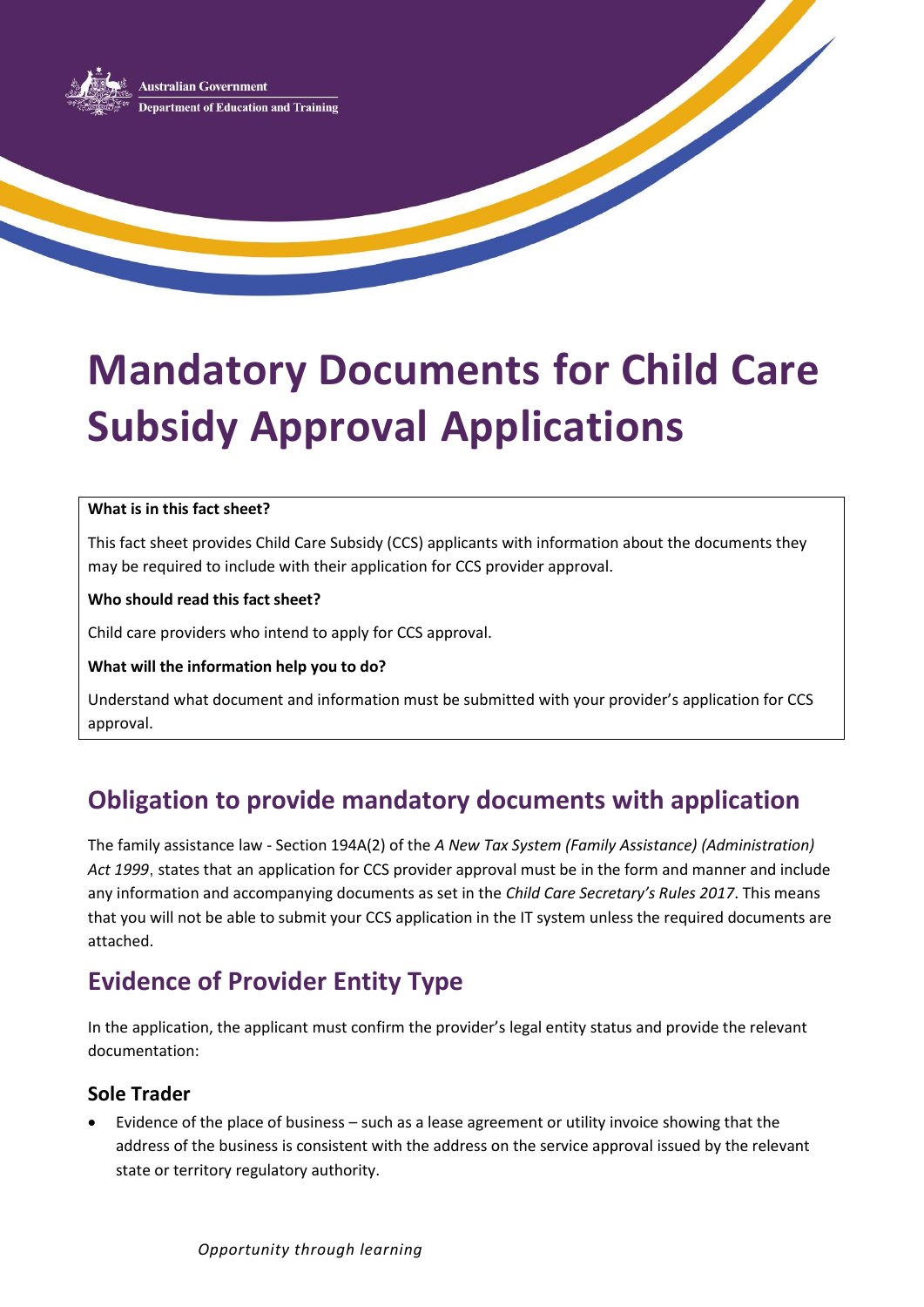#### **Private or Public Company**

 Historical and Current Company Extract Report from the Australian Securities and Investment Commission (ASIC) no older than three (3) months from the date of application.

#### **Registered Co-operative**

- List of Directors NOTE: This should include details of Director addresses and occupations.
- Certified copy of the rules as registered.
- Board appointed person NOTE: Name of person appointed by the Board who is responsible for daily activities of the Society.

#### **Australian, State or Local Government**

- Governing document(s) outlining the relevant rules and how the governing body will be operated.
- In the case of local government, extract of the relevant legislation which sets out the manner in which the Council can enter into contracts.

#### **Unincorporated Body/Association**

- Governing document(s) outlining the relevant rules of how the governing body will be operated.
- Evidence that the person has authority to apply (e.g. delegation letter).

#### **Incorporated Body/Association**

- Rules/Constitution of Association.
- Annual General Meeting Minutes (if applicable).
- List of elected office bearers.
- Financial statement for previous financial year (if available).
- A Letters Patent (if applicable).

#### **Indigenous Association**

- Rules/Constitution of Association.
- Annual General Meeting Minutes (if applicable).
- List of elected office bearers.

#### **Partnership**

- A copy of the signed partnership agreement/deed between all members of the Partnership.
- Identification documents for each of the entities included in the Partnership (as specified for each of the entity types in this document).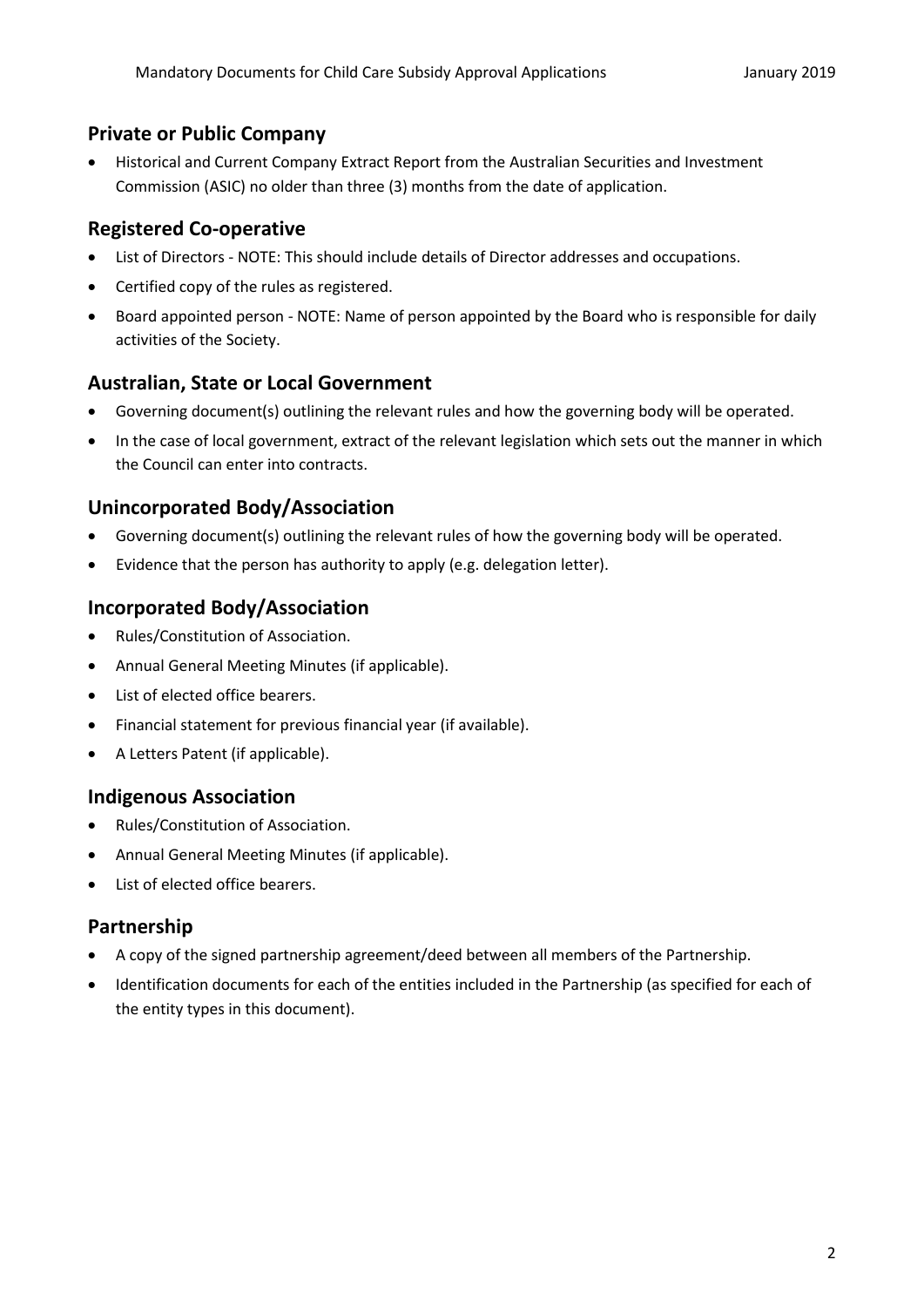# **Evidence of Fit and Proper checks**

The *Child Care Minister's Rules 2017* describes checks that providers must undertake to ensure the fitness and proprietary of specified personnel within their organisation. CCS applicants must provide evidence that the required checks have been undertaken as follows:

#### **Criminal History Checks**

For each individual nominated in the role of *Person with Management or Control of the Provider*, *Person with Responsibility for the Day-to-Day Operation of the Service, Family Day Care Educator* or *In-Home Care Educator*:

 A certified copy of an Australian National Police Criminal History Check (commonly referred to as a police check) which has been obtained through the criminal records section of your relevant state or territory Police Service or CrimTrac accredited agency, dated no more than six (6) months before the date of the application.

#### **Working With Children Checks**

- Working with Children Checks are issued by state and territory regulatory authorities. The checks are called different things in some state and territories. The [Australian Parenting website](https://raisingchildren.net.au/grown-ups/work-child-care/types-of-child-care/wwc-checks#working-with-children-checks-australian-states-and-territories-nav-title) provides more information about what these checks across Australia. Child care regulations in each state or territory also have different requirements about who needs to have a Working with Children Check. You will need to contact the regulatory authority in your state or territory to find out what the requirements are for your organisation. You can fin[d contact details for each regulatory authority](Link%20to%20https:/www.acecqa.gov.au/help/contact-your-regulatory-authority) on the Australian Children's Education Quality Assurance (ACECQA) website.
- A CSS application must include the Card Number and Expiry Date of each Working With Children Card for each person in the application who is required to have one.

#### **Financial Management Checks**

For each individual nominated in the role of *Person with Management or Control of the Provider*:

- An [extract from the National Personal Insolvency Index Bankruptcy search](https://www.afsa.gov.au/online-services/bankruptcy-register-search/why-search) for each of the key personnel, including a Nil Result, dated no more than three (3) months before the date of the application.
- A current and historical personal name extract search of the Australian Securities and Investments Commission (ASIC), dated no more than three (3) months before the date of the application.
- Evidence that the person does not appear on the banned and disqualified register held by ASIC (in the form of a computer printout of the results of the search) dated no more than three (3) months before the date of the application.